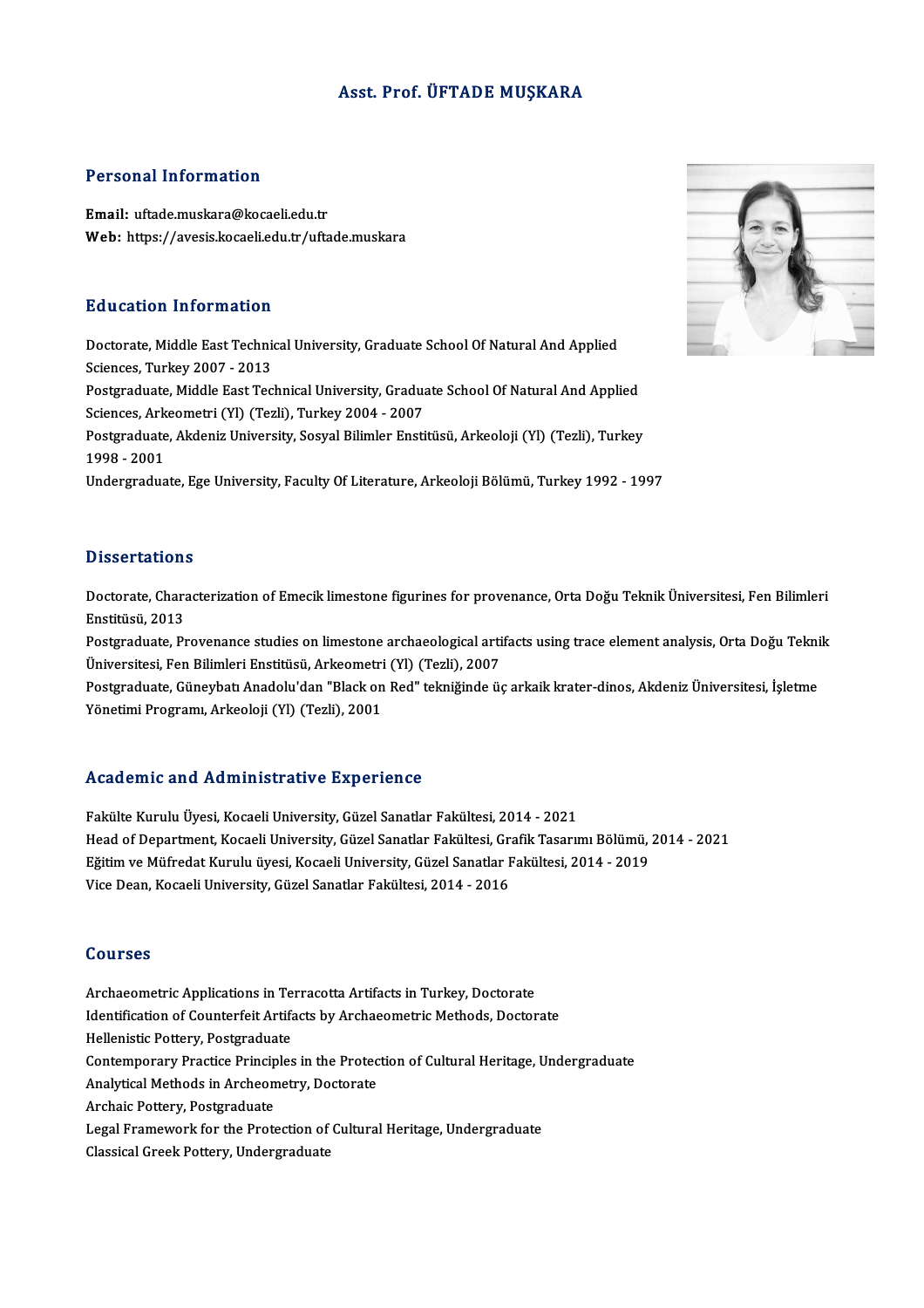### Advising Theses

MuşkaraÜ.,Pariontiyatrosu geçdönemalanları roma seramikleri,Postgraduate,G.ERGÜL(Student),2019

# Muşkara 0., Parlon uyatrosu geç dönem alanları roma seramikleri, Postgraduate, G.EKGOL(St<br>Articles Published in Journals That Entered SCI, SSCI and AHCI Indexes

- rticles Published in Journals That Entered SCI, SSCI and AHCI Indexes<br>I. ELEMENTAL ANALYSIS OF PRE-POTTERY NEOLITHIC B COPPER FINDS FROM GRE FILLA I. ELEMENTAL ANALYSIS OF PRE-POTTERY NEOLITHIC B COPPER FINDS FROM GRE FILLA<br>MUŞKARA Ü., Aydin M. ELEMENTAL ANALYSIS OF PRE-POTTERY NEOLITHIC B COPPER FINDS FROM GRE FILLA<br>MUŞKARA Ü., Aydin M.<br>MEDITERRANEAN ARCHAEOLOGY & ARCHAEOMETRY, vol.22, no.1, pp.1-14, 2022 (Journal Indexed in AHCI)<br>Obsidian sourse identification MUŞKARA Ü., Aydin M.<br>MEDITERRANEAN ARCHAEOLOGY & ARCHAEOMETRY, vo<br>II. Obsidian source identification at Gre Filla, Turkey<br>MISKARA Ü. KONAK A
- MEDITERRANEAN ARCH<br>Obsidian source iden<br>MUŞKARA Ü., KONAK A.<br>JOUPNAL OF ARCHAEQI Obsidian source identification at Gre Filla, Turkey<br>MUŞKARA Ü., KONAK A.<br>JOURNAL OF ARCHAEOLOGICAL SCIENCE-REPORTS, vol.38, 2021 (Journal Indexed in AHCI)<br>THE ERASIBU TV OF BYBE FOB DISCRIMINATING ATTIC BLACK FICURE BAINTE MUŞKARA Ü., KONAK A.<br>JOURNAL OF ARCHAEOLOGICAL SCIENCE-REPORTS, vol.38, 2021 (Journal Indexed in AHCI)<br>III. THE FEASIBILTY OF PXRF FOR DISCRIMINATING ATTIC BLACK-FIGURE PAINTERS USING PIGMENT<br>ANALYSIS
- **JOURNAL OF<br>THE FEASI<br>ANALYSIS<br>MUSKARA I**

MUŞKARA Ü., Kalayci K. MEDITERRANEANARCHAEOLOGY&ARCHAEOMETRY,vol.21,no.1,pp.237-255,2021 (Journal Indexed inAHCI)

### Articles Published in Other Journals

rticles Published in Other Journals<br>I. Characterization of the Obsidian Used in the Chipped Stone Industry in Kendale Hecala<br>MUSKARA (L. KONAK A MUŞKARAÜ.,KONAKA. Characterization of the Obsidian Used in the Chip<br>MUŞKARA Ü., KONAK A.<br>Quaternary, vol.5, no.1, 2022 (Journal Indexed in ESCI)<br>Provenance Study of Votive Figurines from the S. II. Provenance Study of Votive Figurines from the Sanctuary of Apollon in Emecik<br>Muskara Ü., Bakırdere S., Tuna N., Ataman O. Y. Quaternary, vol.5, no.1, 2022 (Journal Indexed in ESCI) Akdeniz Uygarlıkları Araştırma Dergisi CEDRUS, vol.9, pp.22-35, 2021 (National Refreed University Journal) Muşkara Ü., Bakırdere S., Tuna N., Ataman O. Y.<br>Akdeniz Uygarlıkları Araştırma Dergisi CEDRUS, vol.9, pp.22-35, 2<br>III. Art and Archaeology Close Encounters of The Third Kind<br>Muslians Ü. Tungelli O. Sabin S. Akdeniz Uygarlıkları Araştırma<br>Art and Archaeology Close I<br>Muşkara Ü., Tunçelli O., Şahin S.<br>The Turkish Online Journal of D Art and Archaeology Close Encounters of The Third Kind<br>Muşkara Ü., Tunçelli O., Şahin S.<br>The Turkish Online Journal of Design Art and Communication , vol.11, no.2, pp.732-749, 2021 (International<br>Refereed University Journa

Muşkara Ü., Tunçelli O., Şahin<br>The Turkish Online Journal of<br>Refereed University Journal)<br>Digital Penrosentation of The Turkish Online Journal of Design Art and Communication , vol.11, no<br>Refereed University Journal)<br>IV. Digital Representation of SEKA Paper Mill's Industrial Heritage<br>MIISEARA (I TINCELLIO

- Refereed University Journa<br>Digital Representation<br>MUŞKARA Ü., TUNÇELLİ O.<br>PLANLAMA PLANNINC. YO MUŞKARA Ü., TUNÇELLİ O.<br>PLANLAMA-PLANNING, vol.29, no.3, pp.247-258, 2019 (Journal Indexed in ESCI) MUŞKARA Ü., TUNÇELLİ O.<br>PLANLAMA-PLANNING, vol.29, no.3, pp.247-258, 2019 (Jo<br>V. Yeni Medyanın Kültürel Miras Konulu Uygulamaları<br>MUSKARA Ü
- PLANLAMA-I<br>Yeni Medya<br>MUŞKARA Ü.<br>Erdem vel 73 MUŞKARA Ü.<br>Erdem, vol.73, pp.89-110, 2017 (Other Refereed National Journals)

### MUŞKARA Ü.<br>Erdem, vol.73, pp.89-110, 2017 (Other Refereed National Journals)<br>VI. VERNACULAR ARCHITECTURAL HERITAGE AND ITS CONSERVATION: AUTHENTICITY<br>MUSKARA Ü Erdem, vol.73<br>**VERNACUL/<br>MUŞKARA Ü.**<br>SELCUK UNI VERNACULAR ARCHITECTURAL HERITAGE AND ITS CONSERVATION: AUTHENTICITY<br>MUŞKARA Ü.<br>SELCUK UNIVERSITESI EDEBIYAT FAKULTESI DERGISI-SELCUK UNIVERSITY JOURNAL OF FACULTY OF LETTERS,<br>vol 37. pp.427.448.2017 (Journal Indoved in ES

MUŞKARA Ü.<br>SELCUK UNIVERSITESI EDEBIYAT FAKULTESI DERO<br>vol.37, pp.437-448, 2017 (Journal Indexed in ESCI)<br>Evoluation of Attis Vase Bainting in the sonter SELCUK UNIVERSITESI EDEBIYAT FAKULTESI DERGISI-SELCUK UNIVERSI<br>vol.37, pp.437-448, 2017 (Journal Indexed in ESCI)<br>VII. Evaluation of Attic Vase Painting in the context of art of painting<br>MISKARA Ü. Sobin S

vol.37, pp.437-448, 2017 (Journal Indexed in ESCI)<br>VII. Evaluation of Attic Vase Painting in the context of art of painting<br>MUŞKARA Ü., Şahin S. Art-Sanat, no.7, pp.1-17, 2017 (Journal Indexed in ESCI)

### Books&Book Chapters

- ooks & Book Chapters<br>I. Kültürün Dijital Dönüşümü: Benzetim ve Algı<br>Sebin S. Tungelli O. Tergan S. Muskara Ü. (Editor) tə & Doon anapeers<br>Kültürün Dijital Dönüşümü: Benzetim ve Algı<br>Şahin S., Tunçelli O., Tercan S., Muşkara Ü. (Editor)<br>Kosseli Üniversitesi Veltfu İstanbul 2022 Kültürün Dijital Dönüşümü: Benzetim<br>Şahin S., Tunçelli O., Tercan S., Muşkara Ü.<br>Kocaeli Üniversitesi Vakfı , İstanbul, 2022<br>Characteriration of Farthan Building
- Sahin S., Tunçelli O., Tercan S., Muşkara Ü. (Editor)<br>Kocaeli Üniversitesi Vakfi , İstanbul, 2022<br>II. Characterization of Earthen Building Materials in Gölcük Rural Houses<br>Muskara Ü. Karayünlü Beshee S. Kocaeli Üniversitesi Vakfı , İstanl<br><mark>Characterization of Earthen</mark> |<br>Muşkara Ü., Karayünlü Bozbaş S.